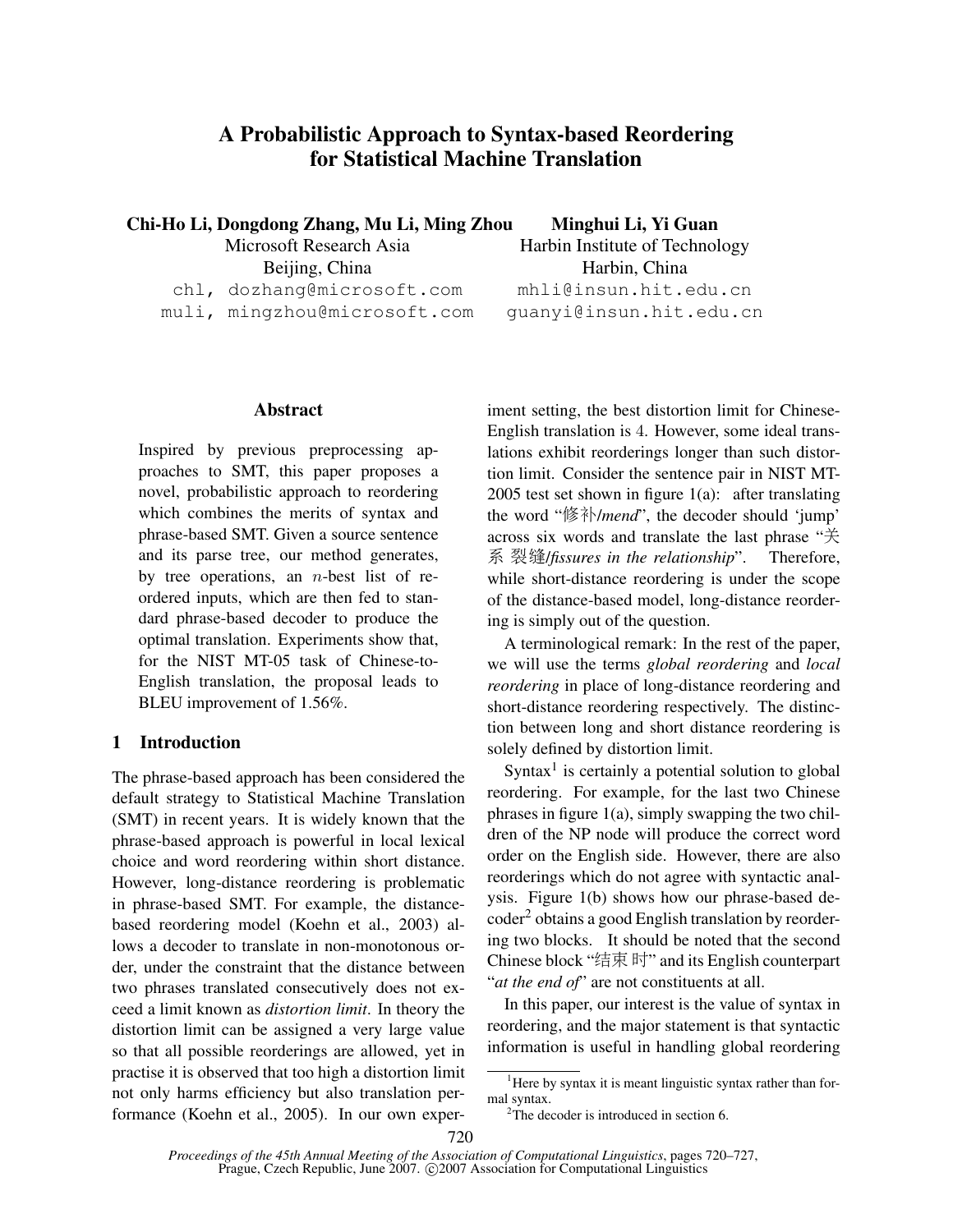

Figure 1: Examples on how syntax (a) helps and (b) harms reordering in Chinese-to-English translation The lines and nodes on the top half of the figures show the phrase structure of the Chinese sentences, while the links on the bottom half of the figures show the alignments between Chinese and English phrases. Square brackets indicate the boundaries of blocks found by our decoder.

and it achieves better MT performance on the basis of the standard phrase-based model. To prove it, we developed a hybrid approach which preserves the strength of phrase-based SMT in local reordering as well as the strength of syntax in global reordering.

Our method is inspired by previous *preprocessing* approaches like (Xia and McCord, 2004), (Collins et al., 2005), and (Costa-jussa and Fonollosa, 2006), ` which split translation into two stages:

$$
S \to S' \to T \tag{1}
$$

where a sentence of the source language (SL), S, is first reordered with respect to the word order of the target language (TL), and then the reordered SL sentence  $S'$  is translated as a TL sentence  $T$  by monotonous translation.

Our first contribution is a new translation model as represented by formula 2:

$$
S \to n \times S' \to n \times T \to \hat{T}
$$
 (2)

where an *n*-best list of  $S'$ , instead of only one  $S'$ , is generated. The reason of such change will be given in section 2. Note also that the translation process  $S' \rightarrow T$  is not monotonous, since the distance-based model is needed for local reordering. Our second contribution is our definition of the best translation:

$$
\arg\max_{T} \exp(\lambda_r \log Pr(S \to S') + \sum_i \lambda_i F_i(S' \to T))
$$
\n721

where  $F_i$  are the features in the standard phrasebased model and  $Pr(S \rightarrow S')$  is our new feature, viz. the probability of reordering  $S$  as  $S'$ . The details of this model are elaborated in sections 3 to 6. The settings and results of experiments on this new model are given in section 7.

## 2 Related Work

There have been various attempts to syntaxbased SMT, such as (Yamada and Knight, 2001) and (Quirk et al., 2005). We do not adopt these models since a lot of subtle issues would then be introduced due to the complexity of syntax-based decoder, and the impact of syntax on reordering will be difficult to single out.

There have been many reordering strategies under the phrase-based camp. A notable approach is lexicalized reordering (Koehn et al., 2005) and (Tillmann, 2004). It should be noted that this approach achieves the best result within certain distortion limit and is therefore not a good model for global reordering.

There are a few attempts to the preprocessing approach to reordering. The most notable ones are (Xia and McCord, 2004) and (Collins et al., 2005), both of which make use of linguistic syntax in the preprocessing stage. (Collins et al., 2005) analyze German clause structure and propose six types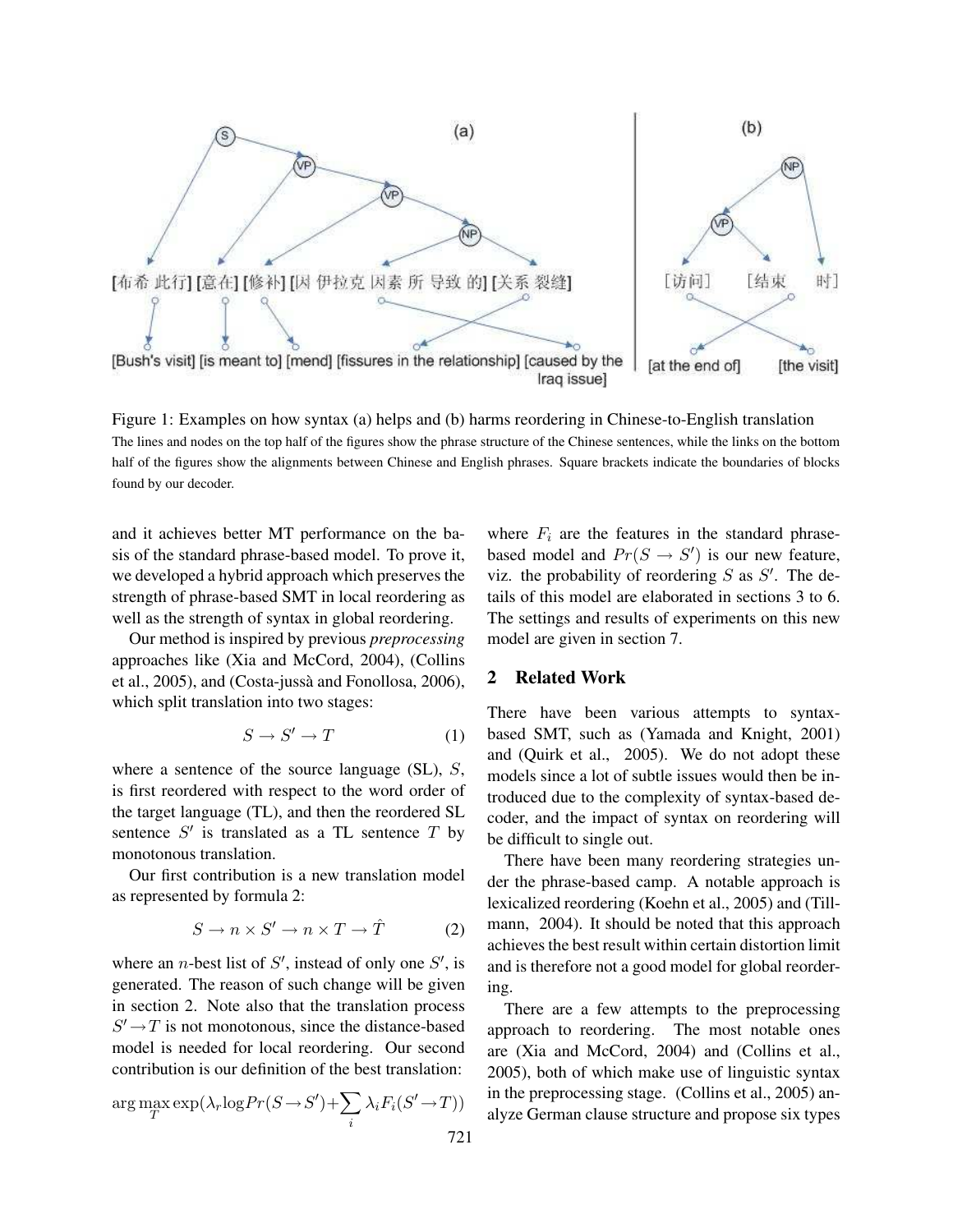of rules for transforming German parse trees with respect to English word order. Instead of relying on manual rules, (Xia and McCord, 2004) propose a method in learning patterns of rewriting SL sentences. This method parses training data and uses some heuristics to align SL phrases with TL ones. From such alignment it can extract rewriting patterns, of which the units are words and POSs. The learned rewriting rules are then applied to rewrite SL sentences before monotonous translation.

Despite the encouraging results reported in these papers, the two attempts share the same shortcoming that their reordering is deterministic. As pointed out in (Al-Onaizan and Papineni, 2006), these strategies make hard decisions in reordering which cannot be undone during decoding. That is, the choice of reordering is independent from other translation factors, and once a reordering mistake is made, it cannot be corrected by the subsequent decoding.

To overcome this weakness, we suggest a method to 'soften' the hard decisions in preprocessing. The essence is that our preprocessing module generates  $n$ -best  $S'$ s rather than merely one  $S'$ . A variety of reordered SL sentences are fed to the decoder so that the decoder can consider, to certain extent, the interaction between reordering and other factors of translation. The entire process can be depicted by formula 2, recapitulated as follows:

$$
S \to n \times S' \to n \times T \to \hat{T}.
$$

Apart from their deterministic nature, the two previous preprocessing approaches have their own weaknesses. (Collins et al., 2005) count on manual rules and it is suspicious if reordering rules for other language pairs can be easily made. (Xia and McCord, 2004) propose a way to learn rewriting patterns, nevertheless the units of such patterns are words and their POSs. Although there is no limit to the length of rewriting patterns, due to data sparseness most patterns being applied would be short ones. Many instances of global reordering are therefore left unhandled.

# 3 The Acquisition of Reordering Knowledge

To avoid this problem, we give up using rewriting patterns and design a form of reordering knowledge which can be directly applied to parse tree nodes. Given a node  $N$  on the parse tree of an SL sentence, the required reordering knowledge should enable the preprocessing module to determine how probable the children of N are reordered.<sup>3</sup> For simplicity, let us first consider the case of binary nodes only. Let  $N_1$  and  $N_2$ , which yield phrases  $p_1$  and  $p_2$  respectively, be the child nodes of  $N$ . We want to determine the order of  $p_1$  and  $p_2$  with respect to their TL counterparts,  $T(p_1)$  and  $T(p_2)$ . The knowledge for making such a decision can be learned from a wordaligned parallel corpus. There are two questions involved in obtaining training instances:

- How to define  $T(p_i)$ ?
- How to define the order of  $T(p_i)$ s?

For the first question, we adopt a similar method as in (Fox, 2002): given an SL phrase  $p_s =$  $s_1 \dots s_i \dots s_n$  and a word alignment matrix A, we can enumerate the set of TL words  $\{t_i : t_i \in A(s_i)\}\,$ and then arrange the words in the order as they appear in the TL sentence. Let  $first(t)$  be the first word in this sorted set and  $last(t)$  be the last word.  $T(p_s)$ is defined as the phrase  $first(t) \dots last(t)$  in the TL sentence. Note that  $T(p_s)$  may contain words not in the set  $\{t_i\}$ .

The question of the order of two TL phrases is not a trivial one. Since a word alignment matrix usually contains a lot of noises as well as one-to-many and many-to-many alignments, two TL phrases may overlap with each other. For the sake of the quality of reordering knowledge, if  $T(p_1)$  and  $T(p_2)$  overlap, then the node N with children  $N_1$  and  $N_2$  is not taken as a training instance. Obviously it will greatly reduce the amount of training input. To remedy data sparseness, less probable alignment points are removed so as to minimize overlapping phrases, since, after removing some alignment point, one of the TL phrases may become shorter and the two phrases may no longer overlap. The implementation is similar to the idea of *lexical weight* in (Koehn et al., 2003): all points in the alignment matrices of the entire training corpus are collected to calculate the probabilistic distribution,  $P(t|s)$ , of some TL word

<sup>3</sup> Some readers may prefer the expression *the subtree rooted at node* N to *node* N. The latter term is used in this paper for simplicity.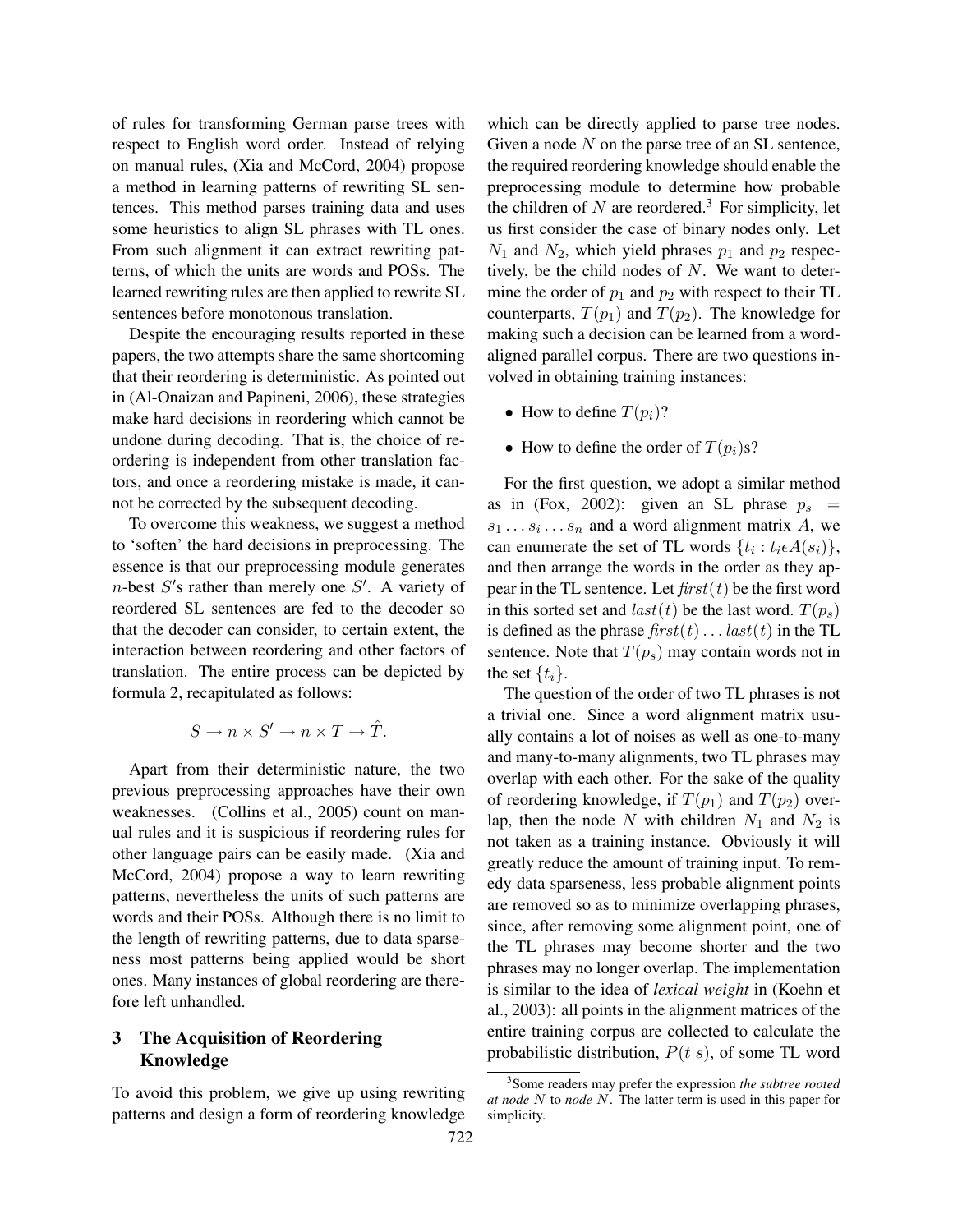t given some SL word s. Any pair of overlapping  $T(p_i)$ s will be redefined by iteratively removing less probable word alignments until they no longer overlap. If they still overlap after all one/many-to-many alignments have been removed, then the refinement will stop and N, which covers  $p_i$ s, is no longer taken as a training instance.

In sum, given a bilingual training corpus, a parser for the SL, and a word alignment tool, we can collect all binary parse tree nodes, each of which may be an instance of the required reordering knowledge. The next question is what kind of reordering knowledge can be formed out of these training instances. Two forms of reordering knowledge are investigated:

1. Reordering Rules, which have the form

$$
Z: XY \Rightarrow \begin{cases} XY & Pr(\text{IN-ORDER}) \\ YX & Pr(\text{INVERTED}) \end{cases}
$$

where  $Z$  is the phrase label of a binary node and  $X$  and  $Y$  are the phrase labels of  $Z$ 's children, and  $Pr(\text{INVERTED})$  and  $Pr(\text{IN-ORDER})$ are the probability that  $X$  and  $Y$  are inverted on TL side and that not inverted, respectively. The probability figures are estimated by Maximum Likelihood Estimation.

2. Maximum Entropy (ME) Model, which does the binary classification whether a binary node's children are inverted or not, based on a set of features over the SL phrases corresponding to the two children nodes. The features that we investigated include the leftmost, rightmost, head, and context words<sup>4</sup>, and their POSs, of the SL phrases, as well as the phrase labels of the SL phrases and their parent.

### 4 The Application of Reordering Knowledge

After learning reordering knowledge, the preprocessing module can apply it to the parse tree,  $t<sub>S</sub>$ , of an SL sentence  $S$  and obtain the *n*-best list of  $S'$ . Since a ranking of  $S'$  is needed, we need some way to score each  $S'$ . Here probability is used as the scoring metric. In this section it is explained how the n-best reorderings of S and their associated scores/probabilites are computed.

Let us first look into the scoring of a particular reordering. Let  $Pr(p \rightarrow p')$  be the probability of reordering a phrase p into p'. For a phrase q yielded by a non-binary node, there is only one 'reordering' of q, viz. q itself, thus  $Pr(q \rightarrow q) = 1$ . For a phrase p yielded by a binary node  $N$ , whose left child  $N_1$  has reorderings  $p_1^i$  and right child  $N_2$  has the reorderings  $p_2^j$  $\frac{j}{2}$   $(1 \le i, j \le n)$ , p' has the form  $p_1^i p_2^j$  $_2^j$  or  $p_2^j$  $_{2}^{j}p_{1}^{i}.$ Therefore,  $Pr(p \rightarrow p') =$  $\overline{\phantom{a}}$ 

$$
Pr(\text{IN-ORDER}) \times Pr(p_1^i \rightarrow p_1^{i'}) \times Pr(p_2^j \rightarrow p_2^{j'})
$$
  

$$
Pr(\text{INVERTED}) \times Pr(p_2^j \rightarrow p_2^{j'}) \times Pr(p_1^i \rightarrow p_1^{i'})
$$

The figures  $Pr(\text{IN-ORDER})$  and  $Pr(\text{INVERTED})$  are obtained from the learned reordering knowledge. If reordering knowledge is represented as rules, then the required probability is the probability associated with the rule that can apply to  $N$ . If reordering knowledge is represented as an ME model, then the required probability is:

$$
P(r|N) = \frac{\exp(\sum_{i} \lambda_i f_i(N,r))}{\sum_{r'} \exp(\sum_{i} \lambda_i f_i(N,r'))}
$$

where  $r \epsilon$ {IN-ORDER, INVERTED}, and  $f_i$ 's are features used in the ME model.

Let us turn to the computation of the  $n$ -best reordering list. Let  $R(N)$  be the number of reorderings of the phrase yielded by  $N$ , then:

$$
R(N) = \begin{cases} 2R(N_1)R(N_2) & \text{if } N \text{ has children } N_1, N_2 \\ 1 & \text{otherwise} \end{cases}
$$

It is easily seen that the number of  $S'$ s increases exponentially. Fortunately, what we need is merely an n-best list rather than a full list of reorderings. Starting from the leaves of  $t<sub>S</sub>$ , for each node N covering phrase p, we only keep track of the  $n p$ 's that have the highest reordering probability. Thus  $R(N) \leq n$ . There are at most  $2n^2$  reorderings for any node and only the top-scored  $n$  reorderings are recorded. The  $n$ -best reorderings of  $S$ , i.e. the  $n$ -best reorderings of the yield of the root node of  $t<sub>S</sub>$ , can be obtained by this efficient bottom-up method.

# 5 The Generalization of Reordering Knowledge

In the last two sections reordering knowledge is learned from and applied to binary parse tree nodes

<sup>&</sup>lt;sup>4</sup>The context words of the SL phrases are the word to the left of the left phrase and the word to the right of the right phrase.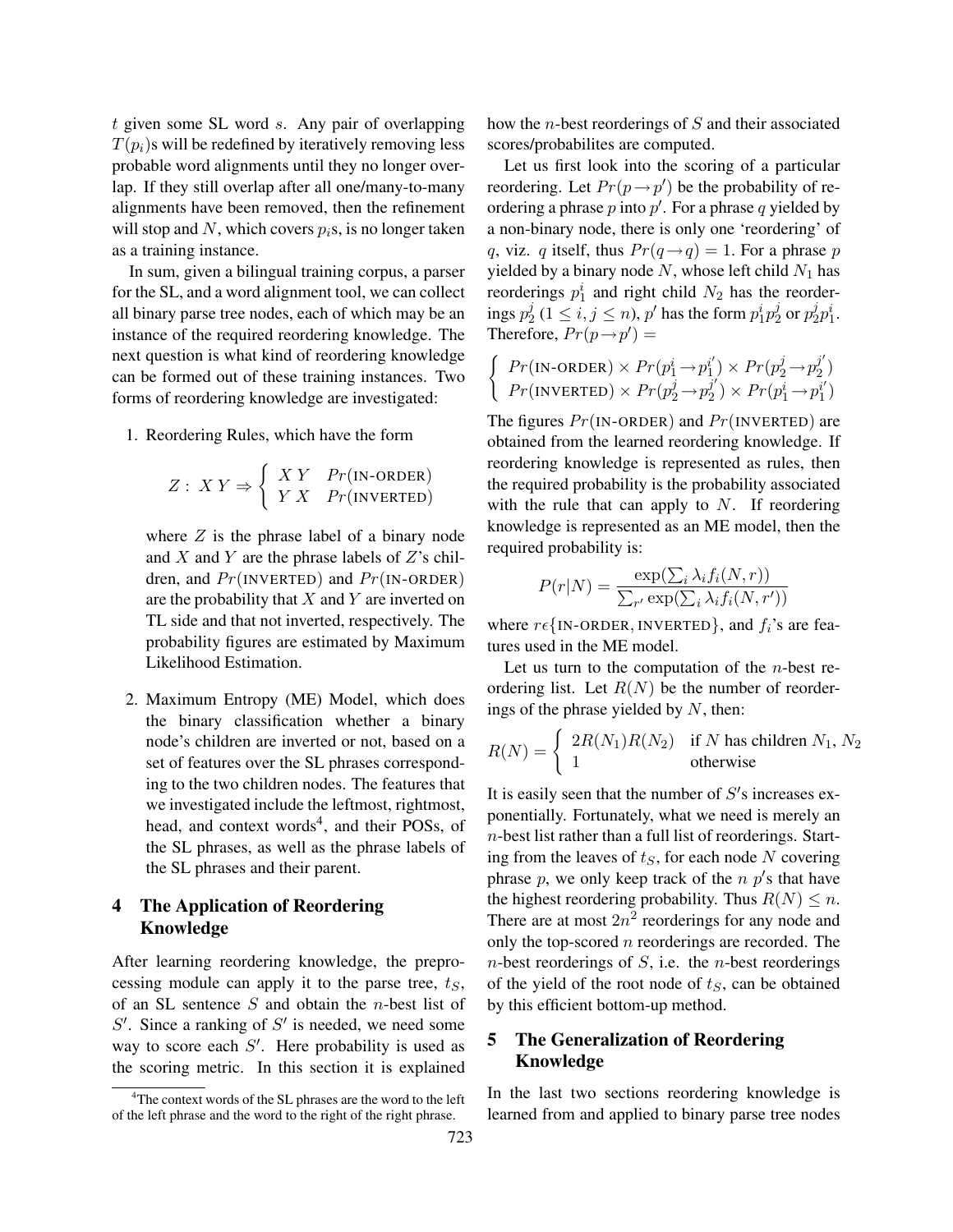only. It is not difficult to generalize the theory of reordering knowledge to nodes of other branching factors. The case of binary nodes is simple as there are only two possible reorderings. The case of 3-ary nodes is a bit more complicated as there are  $six$ <sup>5</sup>. In general, an  $n$ -ary node has  $n!$  possible reorderings of its children. The maximum entropy model has the same form as in the binary case, except that there are more classes of reordering patterns as  $n$  increases. The form of reordering rules, and the calculation of reordering probability for a particular node, can also be generalized easily.<sup>6</sup> The only problem for the generalized reordering knowledge is that, as there are more classes, data sparseness becomes more severe.

#### 6 The Decoder

The last three sections explain how the  $S \rightarrow n \times S'$ part of formula 2 is done. The  $S' \rightarrow T$ part is simply done by our re-implementation of PHARAOH (Koehn, 2004). Note that nonmonotonous translation is used here since the distance-based model is needed for local reordering. For the  $n \times T \rightarrow T$  part, the factors in consideration include the score of  $T$  returned by the decoder, and the reordering probability  $Pr(S \rightarrow S')$ . In order to conform to the log-linear model used in the decoder, we integrate the two factors by defining the total score of  $T$  as formula 3:

$$
\exp(\lambda_r \log Pr(S \to S') + \sum_i \lambda_i F_i(S' \to T)) \quad (3)
$$

The first term corresponds to the contribution of syntax-based reordering, while the second term that of the features  $F_i$  used in the decoder. All the feature weights  $(\lambda s)$  were trained using our implementation of Minimum Error Rate Training (Och, 2003). The final translation  $\hat{T}$  is the T with the highest total score.

$$
Pr(r) \times Pr(p_1^i) \times Pr(p_2^j) \times Pr(p_3^k)
$$

where  $r$  is one of the six reordering patterns for 3-ary nodes.

It is observed in pilot experiments that, for a lot of long sentences containing several clauses, only one of the clauses is reordered. That is, our greedy reordering algorithm (c.f. section 4) has a tendency to focus only on a particular clause of a long sentence.

The problem was remedied by modifying our decoder such that it no longer translates a sentence at once; instead the new decoder does:

- 1. split an input sentence S into clauses  $\{C_i\}$ ;
- 2. obtain the reorderings among  $\{C_i\}$ ,  $\{S_j\}$ ;
- 3. for each  $S_j$ , do
	- (a) for each clause  $C_i$  in  $S_j$ , do
		- i. reorder  $C_i$  into *n*-best  $C_i'$  $i^{\prime}$ s,
		- ii. translate each  $C_i'$  $i'$  into  $T(C_i)$  $i^{'}),$
		- iii. select  $\hat{T}(C_i)$  $_i^{\prime});$
	- (b) concatenate  $\{\hat{T}(C_i)\}$  $\{i\}$  into  $T_j$ ;
- 4. select  $\hat{T}_j$ .

Step 1 is done by checking the parse tree if there are any IP or CP nodes<sup>7</sup> immediately under the root node. If yes, then all these IPs, CPs, and the remaining segments are treated as clauses. If no, then the entire input is treated as one single clause. Step 2 and step  $3(a)(i)$  still follow the algorithm in section 4. Step  $3(a)(ii)$  is trivial, but there is a subtle point about the calculation of language model score: the language model score of a translated clause is not independent from other clauses; it should take into account the last few words of the previous translated clause. The best translated clause  $\hat{T}(C_i)$  $i$ ) is selected in step  $3(a)(iii)$  by equation 3. In step 4 the best translation  $\hat{T}_j$  is

$$
\arg\max_{T_j} \exp(\lambda_r \log Pr(S \to S_j) + \sum_i score(T(C'_i))).
$$

#### 7 Experiments

#### 7.1 Corpora

Our experiments are about Chinese-to-English translation. The NIST MT-2005 test data set is used for evaluation. (Case-sensitive) BLEU-4 (Papineni et al., 2002) is used as the evaluation metric. The

<sup>&</sup>lt;sup>5</sup>Namely,  $N_1N_2N_3$ ,  $N_1N_3N_2$ ,  $N_2N_1N_3$ ,  $N_2N_3N_1$ ,  $N_3N_1N_2$ , and  $N_3N_2N_1$ , if the child nodes in the original order are  $N_1$ ,  $N_2$ , and  $N_3$ .

<sup>&</sup>lt;sup>6</sup>For example, the reordering probability of a phrase  $p =$  $p_1p_2p_3$  generated by a 3-ary node N is

<sup>7</sup> IP stands for *inflectional phrase* and CP for *complementizer phrase*. These two types of phrases are *clauses* in terms of the Government and Binding Theory.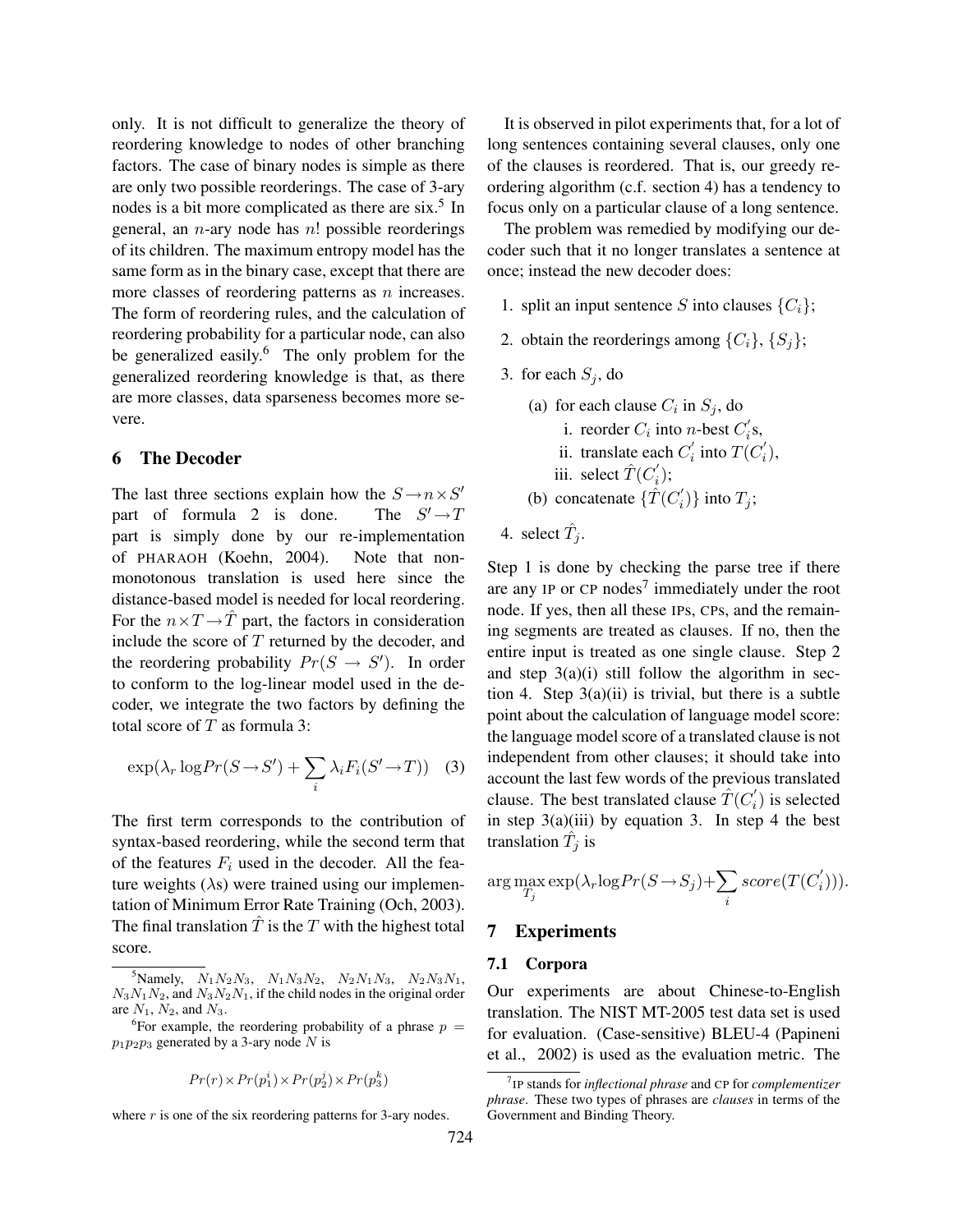| <b>Branching Factor</b> |                |       |       |
|-------------------------|----------------|-------|-------|
| Count                   | $12294$   3173 |       | 1280  |
| Percentage              | 73.41          | 18.95 | 17.64 |

Table 1: Distribution of Parse Tree Nodes with Different Branching Factors Note that nodes with only one child are excluded from the survey as reordering does not apply to such nodes.

test set and development set of NIST MT-2002 are merged to form our development set. The training data for both reordering knowledge and translation table is the one for NIST MT-2005. The GIGA-WORD corpus is used for training language model. The Chinese side of all corpora are segmented into words by our implementation of (Gao et al., 2003).

### 7.2 The Preprocessing Module

As mentioned in section 3, the preprocessing module for reordering needs a parser of the SL, a word alignment tool, and a Maximum Entropy training tool. We use the Stanford parser (Klein and Manning, 2003) with its default Chinese grammar, the GIZA++ (Och and Ney, 2000) alignment package with its default settings, and the ME tool developed by (Zhang, 2004).

Section 5 mentions that our reordering model can apply to nodes of any branching factor. It is interesting to know how many branching factors should be included. The distribution of parse tree nodes as shown in table 1 is based on the result of parsing the Chinese side of NIST MT-2002 test set by the Stanford parser. It is easily seen that the majority of parse tree nodes are binary ones. Nodes with more than 3 children seem to be negligible. The 3 ary nodes occupy a certain proportion of the distribution, and their impact on translation performance will be shown in our experiments.

### 7.3 The decoder

The data needed by our Pharaoh-like decoder are translation table and language model. Our 5-gram language model is trained by the SRI language modeling toolkit (Stolcke, 2002). The translation table is obtained as described in (Koehn et al., 2003), i.e. the alignment tool GIZA++ is run over the training data in both translation directions, and the two align-

|                | Test   Setting            | BLEU    |
|----------------|---------------------------|---------|
| B <sub>1</sub> | standard phrase-based SMT | $29.22$ |
| B <sub>2</sub> | $(B1)$ + clause splitting | 29.13   |

| Test           | Setting                 | <b>BLEU</b> | <b>BLEU</b> |
|----------------|-------------------------|-------------|-------------|
|                |                         | $2-ary$     | $2,3$ -ary  |
|                | rule                    | 29.77       | 30.31       |
| $\overline{2}$ | ME (phrase label)       | 29.93       | 30.49       |
| 3              | ME (left,right)         | 30.10       | 30.53       |
| 4              | $ME ((3)+head)$         | 30.24       | 30.71       |
| 5              | $ME$ ((3)+phrase label) | 30.12       | 30.30       |
| 6              | $ME ((4)+context)$      | 30.24       | 30.76       |

Table 2: Experiment Baseline

Table 3: Tests on Various Reordering Models

The 3rd column comprises the BLEU scores obtained by reordering binary nodes only, the 4th column the scores by reordering both binary and 3-ary nodes. The features used in the ME models are explained in section 3.

ment matrices are integrated by the GROW-DIAG-FINAL method into one matrix, from which phrase translation probabilities and lexical weights of both directions are obtained.

The most important system parameter is, of course, distortion limit. Pilot experiments using the standard phrase-based model show that the optimal distortion limit is 4, which was therefore selected for all our experiments.

#### 7.4 Experiment Results and Analysis

The baseline of our experiments is the standard phrase-based model, which achieves, as shown by table 2, the BLEU score of 29.22. From the same table we can also see that the clause splitting mechanism introduced in section 6 does not significantly affect translation performance.

Two sets of experiments were run. The first set, of which the results are shown in table 3, tests the effect of different forms of reordering knowledge. In all these tests only the top 10 reorderings of each clause are generated. The contrast between tests 1 and 2 shows that ME modeling of reordering outperforms reordering rules. Tests 3 and 4 show that phrase labels can achieve as good performance as the lexical features of mere leftmost and rightmost words. However, when more lexical features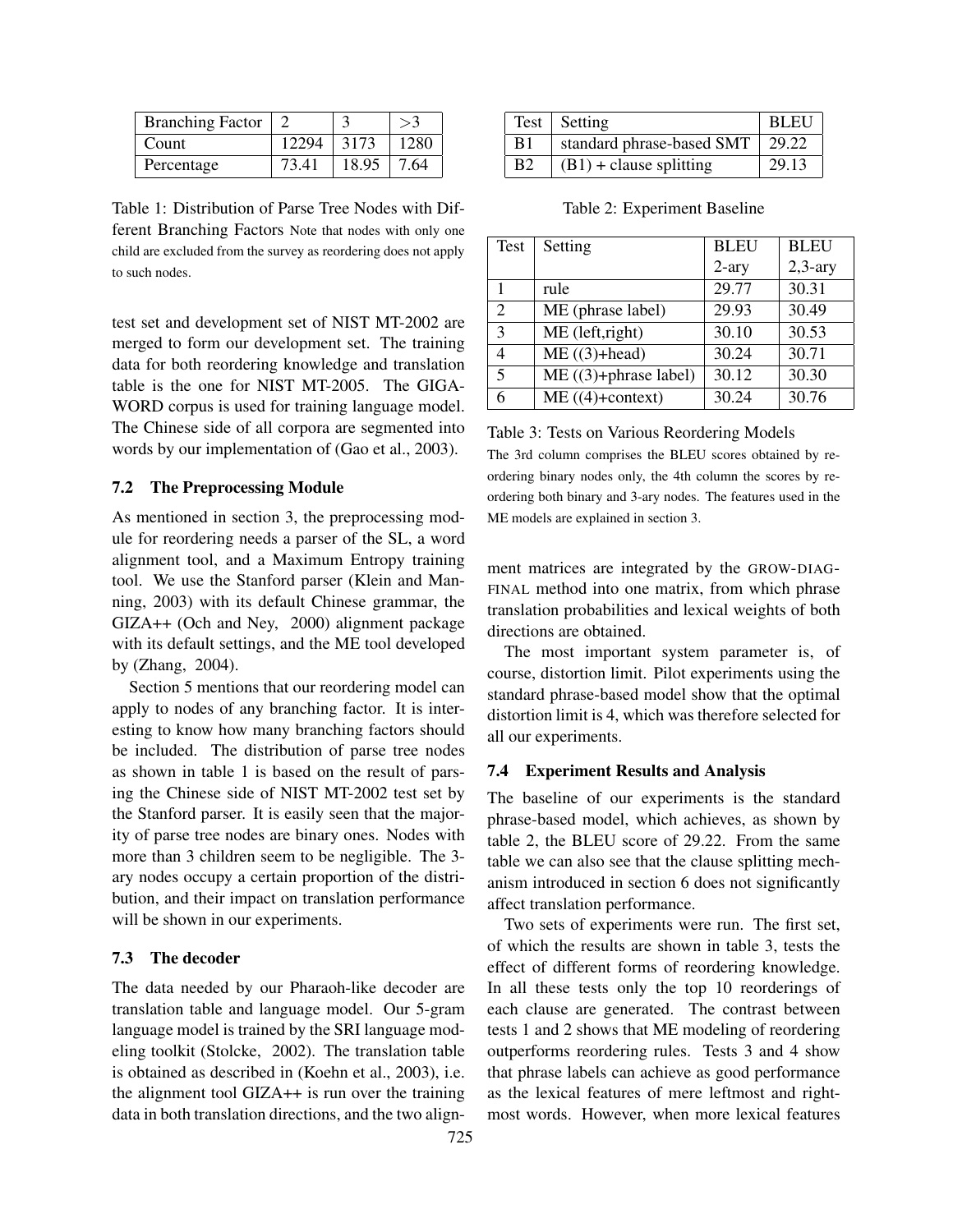| Input               | 海南省 2005年 还 将 继续 增加 对 公共 服务 和 社会 事业 基础 设施 投资                                        |
|---------------------|-------------------------------------------------------------------------------------|
| Reference           | Hainan province will continue to increase its investment in the public services and |
|                     | social services infrastructures in 2005                                             |
| <b>Baseline</b>     | Hainan Province in 2005 will continue to increase for the public service and social |
|                     | infrastructure investment                                                           |
| Translation<br>with | Hainan Province in 2005 will continue to increase investment in public services     |
| Preprocessing       | and social infrastructure                                                           |

|  | Table 4: Translation Example 1 |  |  |
|--|--------------------------------|--|--|
|--|--------------------------------|--|--|

| Test        | Setting           | <b>BLEU</b> |
|-------------|-------------------|-------------|
| a           | length constraint | 30.52       |
| h           | $DI = 0$          | 30.48       |
| $\mathbf c$ | $n=100$           | 30.78       |

Table 5: Tests on Various Constraints

are added (tests 4 and 6), phrase labels can no longer compete with lexical features. Surprisingly, test 5 shows that the combination of phrase labels and lexical features is even worse than using either phrase labels or lexical features only.

Apart from quantitative evaluation, let us consider the translation example of test 6 shown in table 4. To generate the correct translation, a phrasebased decoder should, after translating the word "增加" as "*increase*", jump to the last word "投 资(investment)". This is obviously out of the capability of the baseline model, and our approach can accomplish the desired reordering as expected.

By and large, the experiment results show that no matter what kind of reordering knowledge is used, the preprocessing of syntax-based reordering does greatly improve translation performance, and that the reordering of 3-ary nodes is crucial.

The second set of experiments test the effect of some constraints. The basic setting is the same as that of test 6 in the first experiment set, and reordering is applied to both binary and 3-ary nodes. The results are shown in table 5.

In test (a), the constraint is that the module does not consider any reordering of a node if the yield of this node contains not more than four words. The underlying rationale is that reordering within distortion limit should be left to the distance-based model during decoding, and syntax-based reordering should focus on global reordering only. The result shows that this hypothesis does not hold. In practice syntax-based reordering also helps local reordering. Consider the translation example of test (a) shown in table 6. Both the baseline model and our model translate in the same way up to the word "围绕" (which is incorrectly translated as "*and*"). From this point, the proposed preprocessing model correctly jump to the last phrase " $\sharp \hat{\tau}$   $\bar{\tau}$ ÿX/*discussed*", while the baseline model fail to do so for the best translation. It should be noted, however, that there are only four words between "围绕" and the last phrase, and the desired order of decoding is within the capability of the baseline system. With the feature of syntax-based global reordering, a phrase-based decoder performs better even with respect to local reordering. It is because syntaxbased reordering adds more weight to a hypothesis that moves words across longer distance, which is penalized by the distance-based model.

In test (b) distortion limit is set as 0; i.e. reordering is done merely by syntax-based preprocessing. The worse result is not surprising since, after all, preprocessing discards many possibilities and thus reduce the search space of the decoder. Some local reordering model is still needed during decoding.

Finally, test (c) shows that translation performance does not improve significantly by raising the number of reorderings. This implies that our approach is very efficient in that only a small value of  $n$  is capable of capturing the most important global reordering patterns.

# 8 Conclusion and Future Work

This paper proposes a novel, probabilistic approach to reordering which combines the merits of syntax and phrase-based SMT. On the one hand, global reordering, which cannot be accomplished by the